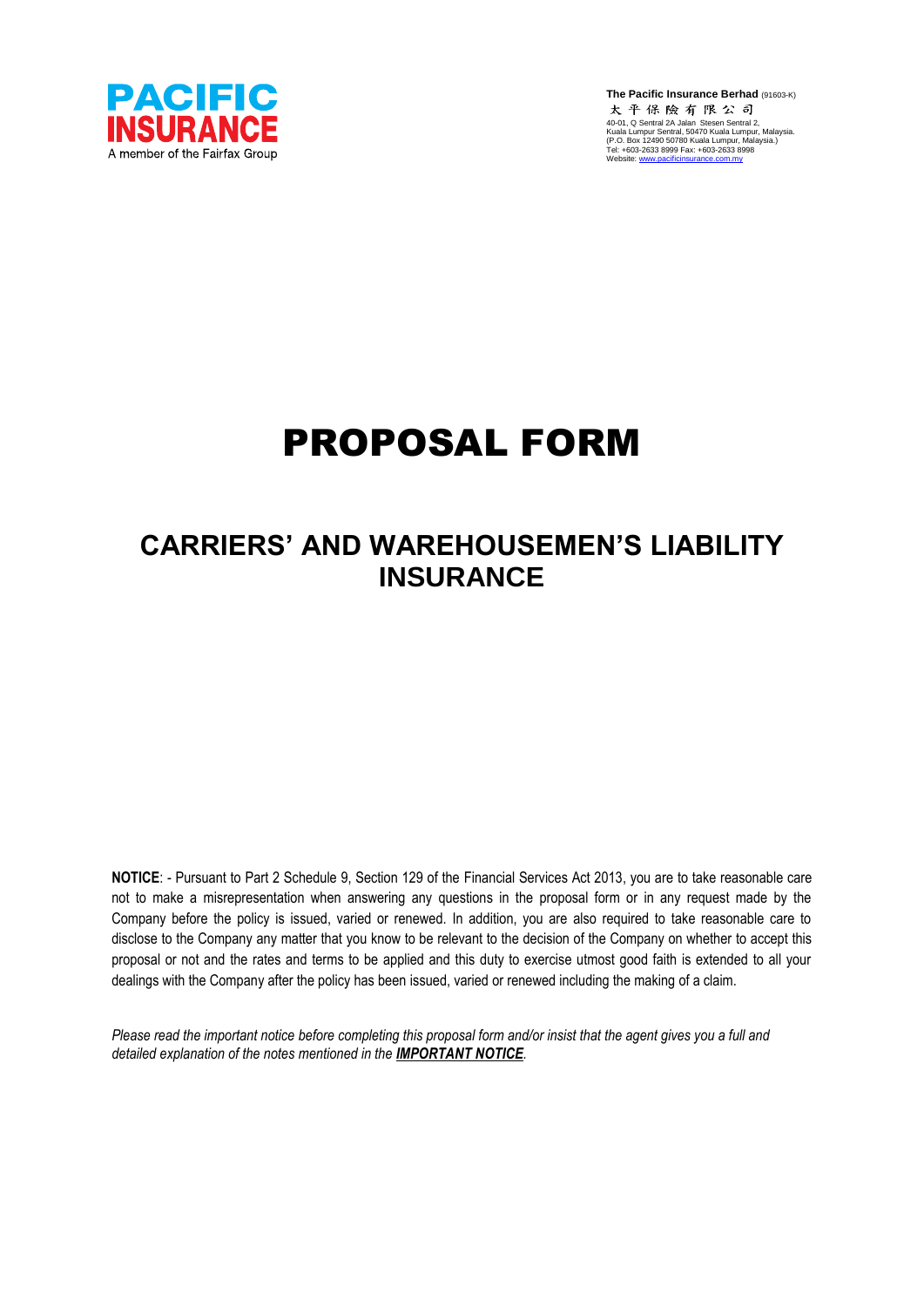

| 1. | Name of Proposer                                                                                                                                                     |                                                                                           |  |  |  |  |
|----|----------------------------------------------------------------------------------------------------------------------------------------------------------------------|-------------------------------------------------------------------------------------------|--|--|--|--|
| 2. | Company No.                                                                                                                                                          |                                                                                           |  |  |  |  |
| 3. | If GST registered,<br>please provide no.                                                                                                                             |                                                                                           |  |  |  |  |
| 4. | Address                                                                                                                                                              |                                                                                           |  |  |  |  |
|    |                                                                                                                                                                      | Postcode:                                                                                 |  |  |  |  |
| 5. | Business, Trade or<br>Occupation of<br>Proposer                                                                                                                      |                                                                                           |  |  |  |  |
| 6. | Date Business<br>established                                                                                                                                         |                                                                                           |  |  |  |  |
| 7. | Period of Insurance                                                                                                                                                  | From<br>To                                                                                |  |  |  |  |
|    | Insurance separately.                                                                                                                                                | Please fill up information for Carriers' Liability Insurance and Warehousemen's Liability |  |  |  |  |
|    | For Carriers' Liability Insurance                                                                                                                                    |                                                                                           |  |  |  |  |
| 1. | Types of goods handled:                                                                                                                                              |                                                                                           |  |  |  |  |
|    |                                                                                                                                                                      |                                                                                           |  |  |  |  |
|    |                                                                                                                                                                      |                                                                                           |  |  |  |  |
| 2. | Will the goods be carried by                                                                                                                                         |                                                                                           |  |  |  |  |
|    | (a) Your own vehicles                                                                                                                                                | YES $\Box$<br>$NO \Box$<br>If YES, state number of vehicles _____                         |  |  |  |  |
|    | (b) Contract Hire vehicles                                                                                                                                           | YES $\Box$<br>$NO \Box$<br>If YES, state number of vehicles                               |  |  |  |  |
|    | (c) Other vehicles                                                                                                                                                   | $YES$ $\Box$ NO $\Box$ If YES, please detail below                                        |  |  |  |  |
|    |                                                                                                                                                                      |                                                                                           |  |  |  |  |
| 3. | Is any hazardous cargo handled? If YES, please give particulars (Please note that explosive,<br>inflammable, brittle and precious items of high value are excluded.) |                                                                                           |  |  |  |  |
|    |                                                                                                                                                                      |                                                                                           |  |  |  |  |
| 4. | <b>Territorial Limit of Operation</b>                                                                                                                                |                                                                                           |  |  |  |  |
| 5. | Limit of Liability required                                                                                                                                          | <b>RM</b><br>Any one conveyance                                                           |  |  |  |  |
|    |                                                                                                                                                                      | <b>RM</b><br>Annual aggregate                                                             |  |  |  |  |
| 6. |                                                                                                                                                                      | Excess (amount of loss you are prepared to bear by yourself)                              |  |  |  |  |
|    |                                                                                                                                                                      |                                                                                           |  |  |  |  |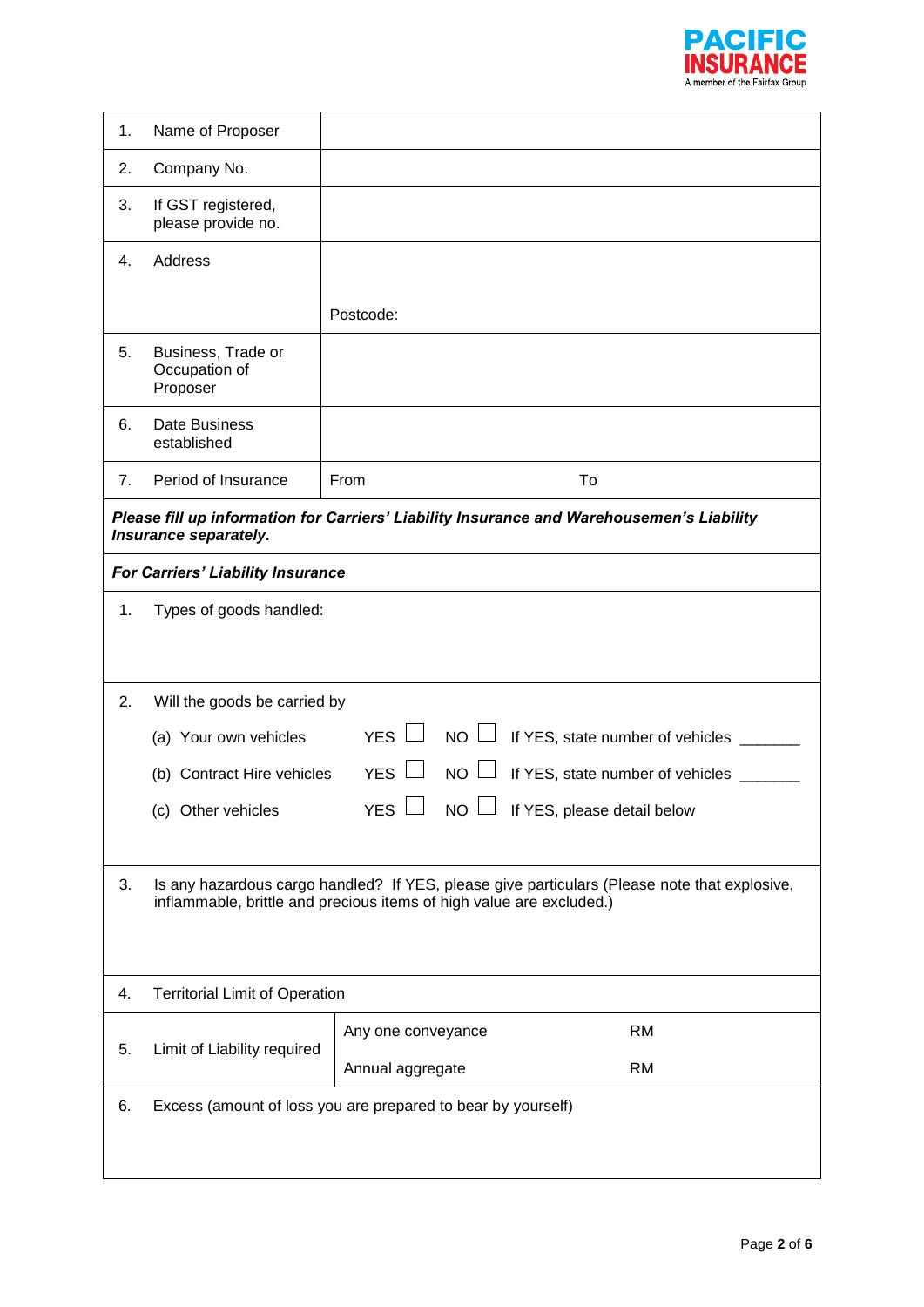

| 7. | Will all vehicles ALWAYS be secured in locked garages or other lock<br>buildings when left loaded overnights. | <b>YES</b> | NO |
|----|---------------------------------------------------------------------------------------------------------------|------------|----|
|    | If NO, please give full details                                                                               |            |    |
|    |                                                                                                               |            |    |
|    |                                                                                                               |            |    |
| 8. | Do any of the vehicles have special security devices or protection fitted?                                    | <b>YES</b> | NO |
|    | If YES, give full details of any alarm, immobilized or special locks/bolts                                    |            |    |
|    |                                                                                                               |            |    |
|    |                                                                                                               |            |    |
| 9. | Annual Gross Receipt as a Carrier                                                                             |            |    |
|    | а.<br>Last financial year (as confirmed by your auditor) _____________________________                        |            |    |
|    | b.                                                                                                            |            |    |
|    | c.                                                                                                            |            |    |
|    | For Warehousemen's Liability Insurance                                                                        |            |    |
| 1. | Details of warehouse(s):                                                                                      |            |    |
|    | Name(s)<br>a.                                                                                                 |            |    |
|    | Location(s)<br>b.                                                                                             |            |    |
|    | Fire protection<br>c.                                                                                         |            |    |
|    | Security arrangements<br>d.                                                                                   |            |    |
|    | <b>Burglar protections</b><br>е.                                                                              |            |    |
|    | YES $\Box$<br>Is premise(s) located in flood prone area?<br>t.<br>If YES, please give details                 | <b>NO</b>  |    |
|    |                                                                                                               |            |    |
|    |                                                                                                               |            |    |
|    | Type of construction (wall/roof)<br>g.                                                                        |            |    |
|    | Condition of repair<br>h.                                                                                     |            |    |
|    | Rented or owned or sole occupier<br>i.                                                                        |            |    |
| 2. | Type of goods stored                                                                                          |            |    |
| 3. | Limit of Liability required                                                                                   |            |    |
| 4. | Excess (amount of loss you are prepared to bear by yourself)                                                  |            |    |
|    |                                                                                                               |            |    |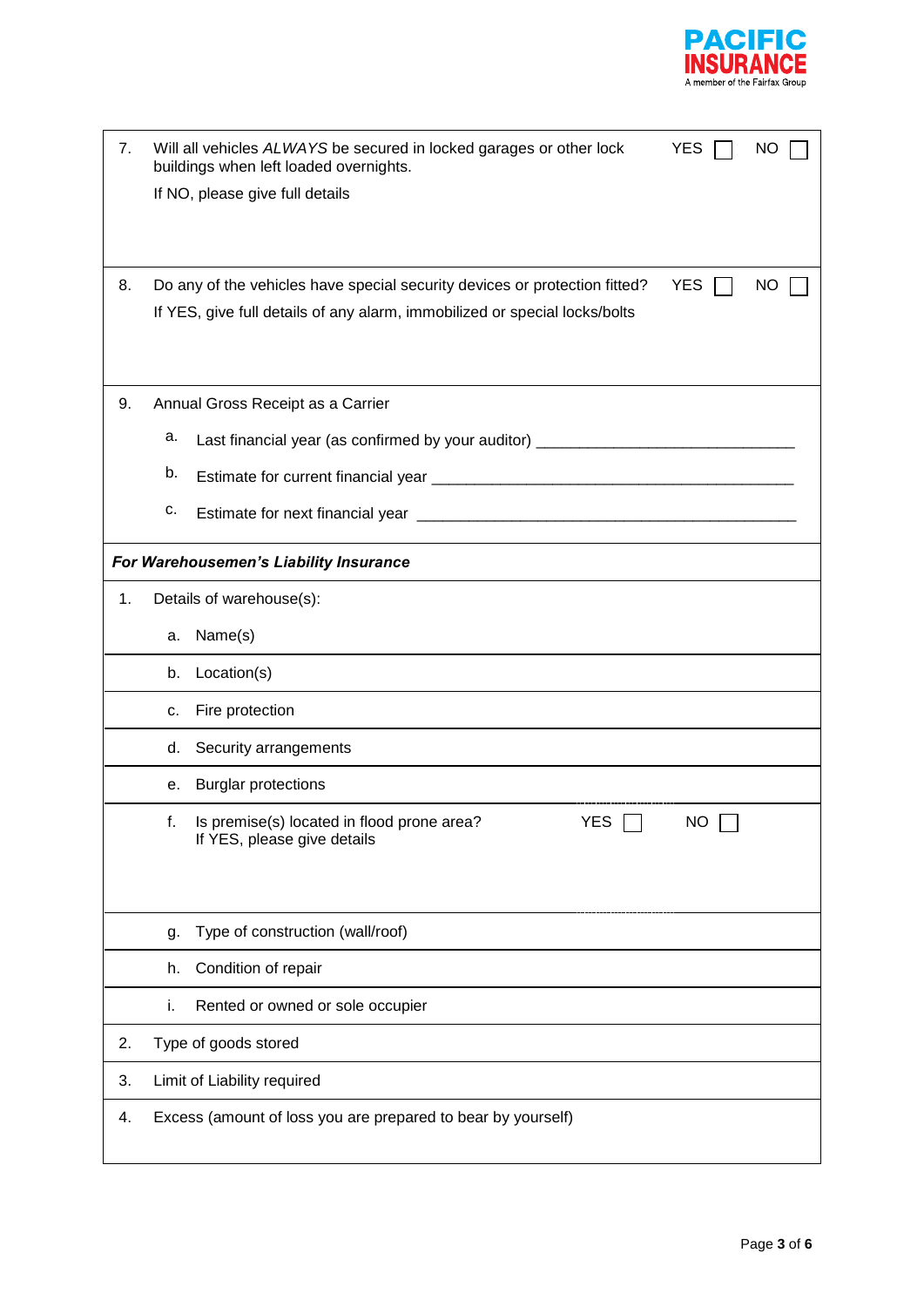

| 5.                                                                                                                                                                      | Details of cold storage facilities:                                                                                        |    |              |    |              |    |              |        |                           |                          |  |  |  |  |  |  |  |
|-------------------------------------------------------------------------------------------------------------------------------------------------------------------------|----------------------------------------------------------------------------------------------------------------------------|----|--------------|----|--------------|----|--------------|--------|---------------------------|--------------------------|--|--|--|--|--|--|--|
|                                                                                                                                                                         | Area<br>a.                                                                                                                 |    |              |    |              |    |              |        |                           |                          |  |  |  |  |  |  |  |
|                                                                                                                                                                         | Type of refrigerant<br>b.                                                                                                  |    |              |    |              |    |              |        |                           |                          |  |  |  |  |  |  |  |
|                                                                                                                                                                         | Back-up facilities in event of breakdown<br>c.                                                                             |    |              |    |              |    |              |        |                           |                          |  |  |  |  |  |  |  |
|                                                                                                                                                                         | Manufacturer of System<br>d.                                                                                               |    |              |    |              |    |              |        |                           |                          |  |  |  |  |  |  |  |
|                                                                                                                                                                         | Year manufactured<br>e.                                                                                                    |    |              |    |              |    |              |        |                           |                          |  |  |  |  |  |  |  |
|                                                                                                                                                                         | f.<br>Any maintenance contract                                                                                             |    |              |    |              |    | <b>YES</b>   |        | NO                        |                          |  |  |  |  |  |  |  |
| 6.                                                                                                                                                                      | Will all goods be stored on these Conditions?<br>Extend copy of your Conditions of Storage.                                |    |              |    |              |    | <b>YES</b>   |        | NO                        |                          |  |  |  |  |  |  |  |
| 7.                                                                                                                                                                      | Annual Gross Receipt as a Warehousemen<br>a. Last financial year (as confirmed by your auditor) __________________________ |    |              |    |              |    |              |        |                           |                          |  |  |  |  |  |  |  |
|                                                                                                                                                                         |                                                                                                                            |    |              |    |              |    |              |        |                           | <b>OTHER INFORMATION</b> |  |  |  |  |  |  |  |
| <b>YES</b><br>Has any loss destruction of or damage to goods happened<br><b>NO</b><br>1.<br>during the last five (5) years. If YES, please complete the<br>table below. |                                                                                                                            |    |              |    |              |    |              |        |                           |                          |  |  |  |  |  |  |  |
|                                                                                                                                                                         |                                                                                                                            |    |              |    |              |    |              |        |                           |                          |  |  |  |  |  |  |  |
|                                                                                                                                                                         | No. of                                                                                                                     |    |              |    | Paid Claims  |    |              |        | <b>Outstanding Claims</b> |                          |  |  |  |  |  |  |  |
| Year                                                                                                                                                                    | Vehicles /<br>Warehouses                                                                                                   |    | Fire         |    | <b>Theft</b> |    | Others       |        |                           |                          |  |  |  |  |  |  |  |
|                                                                                                                                                                         | Owned                                                                                                                      | No | Loss<br>(RM) | No | Loss<br>(RM) | No | Loss<br>(RM) | Number | Nature                    | Loss                     |  |  |  |  |  |  |  |
|                                                                                                                                                                         |                                                                                                                            |    |              |    |              |    |              |        |                           |                          |  |  |  |  |  |  |  |
|                                                                                                                                                                         |                                                                                                                            |    |              |    |              |    |              |        |                           |                          |  |  |  |  |  |  |  |
|                                                                                                                                                                         |                                                                                                                            |    |              |    |              |    |              |        |                           |                          |  |  |  |  |  |  |  |
|                                                                                                                                                                         |                                                                                                                            |    |              |    |              |    |              |        |                           |                          |  |  |  |  |  |  |  |
|                                                                                                                                                                         |                                                                                                                            |    |              |    |              |    |              |        |                           |                          |  |  |  |  |  |  |  |
|                                                                                                                                                                         |                                                                                                                            |    |              |    |              |    |              |        |                           |                          |  |  |  |  |  |  |  |
|                                                                                                                                                                         |                                                                                                                            |    |              |    |              |    |              |        |                           |                          |  |  |  |  |  |  |  |
|                                                                                                                                                                         |                                                                                                                            |    |              |    |              |    |              |        |                           |                          |  |  |  |  |  |  |  |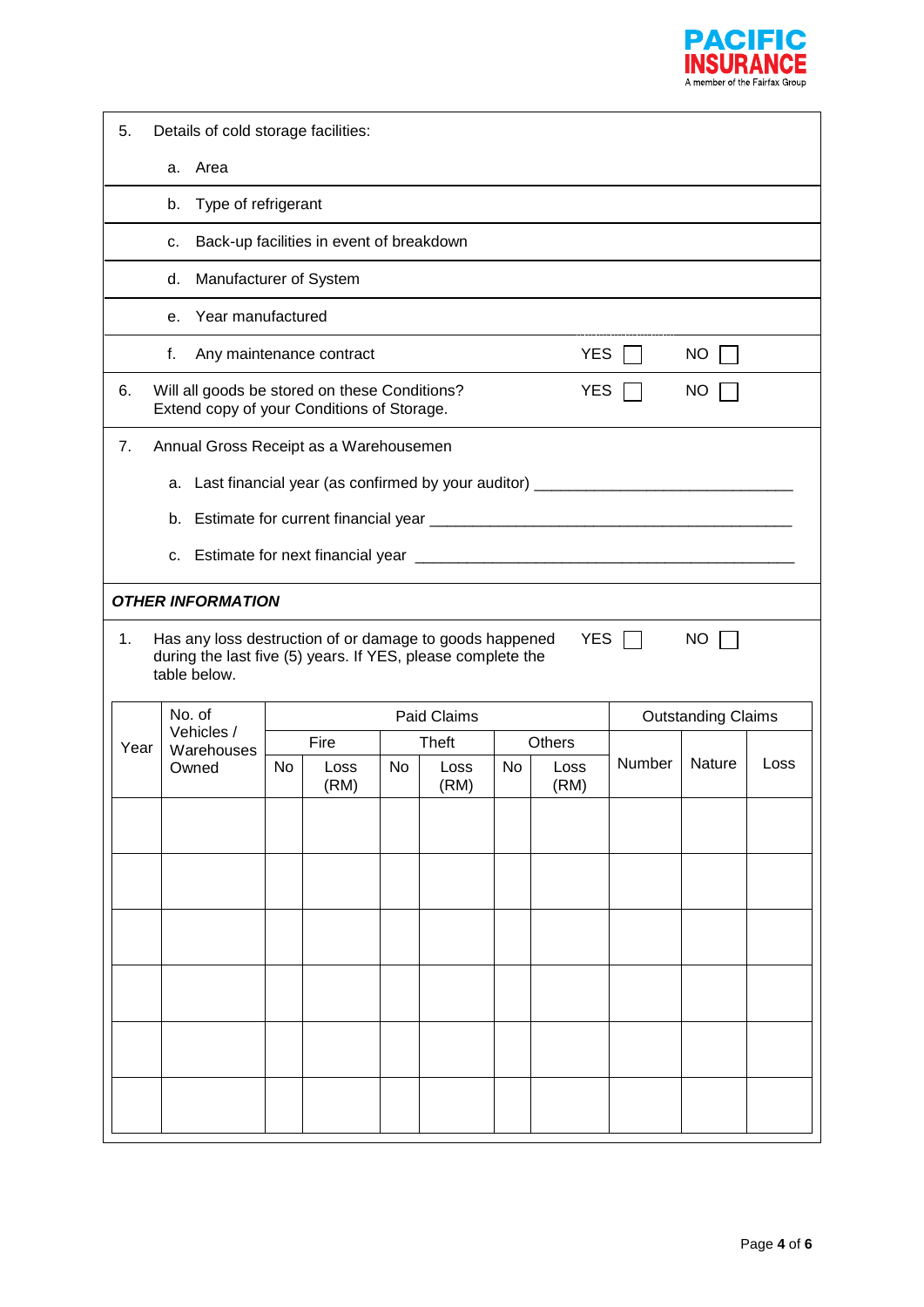

| 2. | date. | Have you been insured for the insurance now proposed?<br>If YES, please state the name of the Insurer and expiry | <b>YES</b> | <b>NO</b> |
|----|-------|------------------------------------------------------------------------------------------------------------------|------------|-----------|
| 3. |       | Have they or any other Insurer                                                                                   |            |           |
|    | a.    | declined to insure you                                                                                           | <b>YES</b> | <b>NO</b> |
|    | b.    | required special terms to insure you                                                                             | <b>YES</b> | <b>NO</b> |
|    | c.    | cancelled or refused to renew your insurance                                                                     | <b>YES</b> | <b>NO</b> |
| 4. |       | Do the goods include any of the following                                                                        |            |           |
|    | a.    | Livestock                                                                                                        | <b>YES</b> | <b>NO</b> |
|    | b.    | Calculating machines                                                                                             | <b>YES</b> | <b>NO</b> |
|    | c.    | Cigarettes, Cigars, Tobacco                                                                                      | <b>YES</b> | <b>NO</b> |
|    | d.    | Non-ferrous metals (including scrap)                                                                             | <b>YES</b> | <b>NO</b> |
|    | е.    | Wines or Spirits                                                                                                 | <b>YES</b> | <b>NO</b> |
|    | f.    | Watches, Clocks                                                                                                  | <b>YES</b> | <b>NO</b> |
|    | g.    | Perfumes                                                                                                         | <b>YES</b> | <b>NO</b> |
|    | h.    | Furs                                                                                                             | <b>YES</b> | <b>NO</b> |
|    | i.    | Radio, TV, Recording or High Fidelity Apparatus                                                                  | <b>YES</b> | <b>NO</b> |
|    | j.    | Ready made clothing                                                                                              | <b>YES</b> | <b>NO</b> |